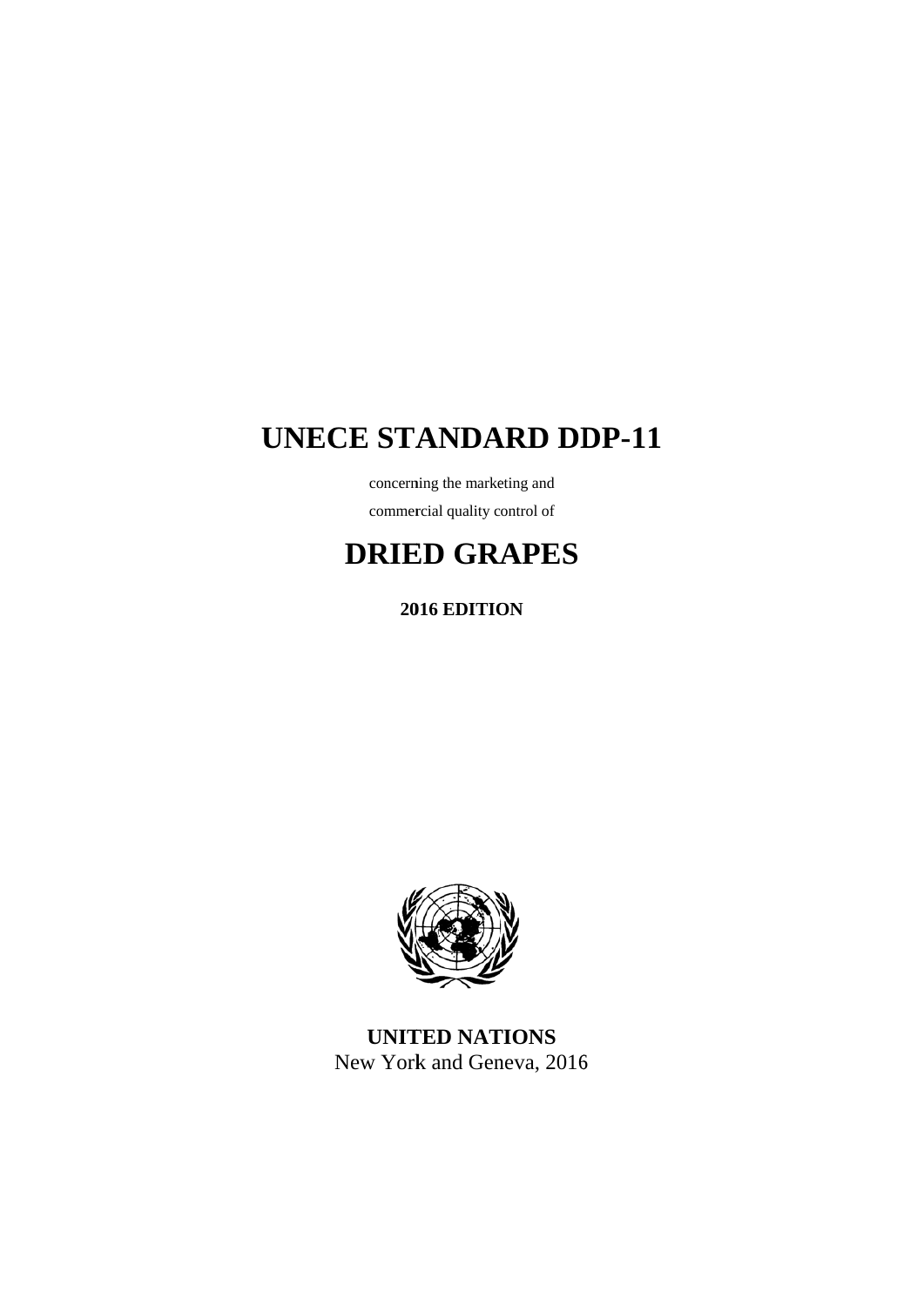#### **NOTE**

#### **Working Party on Agricultural Quality Standards**

The commercial quality standards developed by the United Nations Economic Commission for Europe (UNECE) Working Party on Agricultural Quality Standards help facilitate international trade, encourage high-quality production, improve profitability and protect consumer interests. UNECE standards are used by Governments, producers, traders, importers and exporters, and other international organizations. They cover a wide range of agricultural products, including fresh fruit and vegetables, dry and dried produce, seed potatoes, meat, cut flowers, eggs and egg products.

Any member of the United Nations can participate, on an equal footing, in the activities of the Working Party. For more information on agricultural standards, please visit our website http://www.unece.org/trade/agr/welcome.html.

The new Standard for Dried Grapes is based on document ECE/CTCS/WP.7/2016/11 reviewed and adopted by Working Party at its seventy-second session.

The designations employed and the presentation of the material in this publication do not imply the expression of any opinion whatsoever on the part of the United Nations Secretariat concerning the legal status of any country, territory, city or area or of its authorities, or concerning the delimitation of its frontiers or boundaries. Mention of company names or commercial products does not imply endorsement by the United Nations.

All material may be freely quoted or reprinted, but acknowledgement is requested.

Please contact us at the following address with any comments or enquiries:

 Agricultural Standards Unit Economic Cooperation and Trade Division United Nations Economic Commission for Europe Palais des Nations CH-1211 Geneva 10, Switzerland E-mail: agristandards@unece.org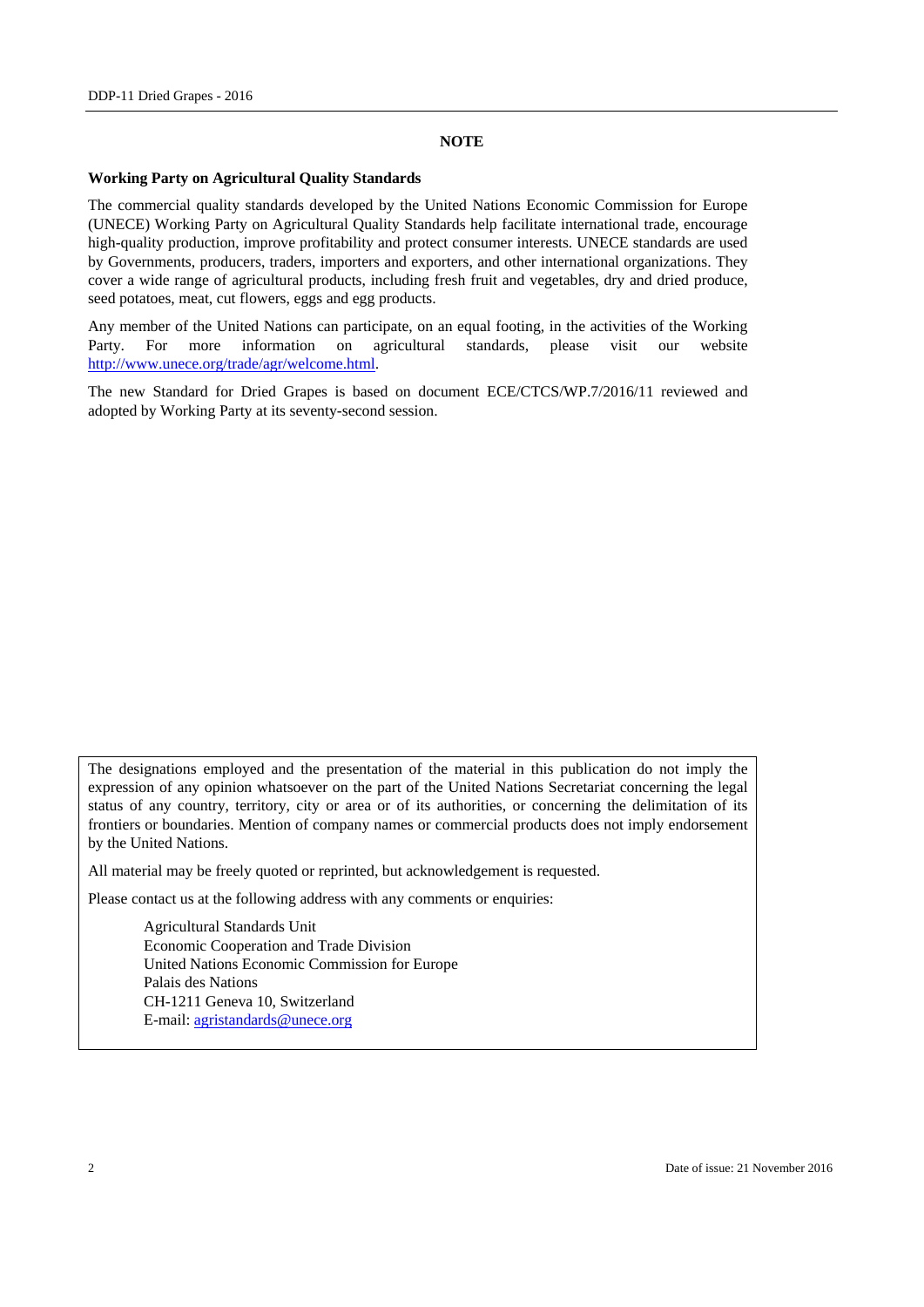# **UNECE Standard DDP-11 concerning the marketing and commercial quality control of Dried Grapes**

## **I. Definition of produce**

This standard applies to seed-bearing and seedless dried grapes from varieties (cultivars) grown from *Vitis vinifera* L. intended for direct consumption.

## **II. Provisions concerning quality**

The purpose of the standard is to define the quality requirements of dried grapes at the export control stage, after preparation and packaging.

However, if applied at stages following export, the holder/seller shall be responsible for observing the requirements of the standard. The holder/seller of products not in conformity with this standard may not display such products or offer them for sale, or deliver or market them in any other manner.

#### **A. Minimum requirements1**

In all classes, subject to the special provisions for each class and the tolerances allowed, the dried grapes must display the following characteristics:

- intact; however, slight superficial damage is not considered as a defect
- sound; produce affected by rotting or deterioration such as to make it unfit for human consumption is excluded;
- clean, practically free of any visible foreign matter;
- free from living pests whatever their stage of development;
- free from damage caused by pests, including the presence of dead insects and/or mites, their debris or excreta;
- free from mould filaments visible to the naked eye
- free from underdeveloped berries;
- free from capstems exceeding 3 mm in length, except for lots presented with capstems;
- free from sugar crystals visible to the naked eye;
- free of abnormal external moisture:
- free of foreign smell and/or taste except for a slight salty taste of sodium chloride and or calcium chloride and a slight smell and taste of vegetable oil and preservatives/additives, including sulphur dioxide

<sup>&</sup>lt;u>1</u>  $1$  Definitions of terms and defects are listed in Annex III of the Standard Layout – Recommended terms and definition of defects for standards of dry (Inshell Nuts and Nut Kernels) and dried produce <www.unece.org/trade/agr/standard/dry/StandardLayout/StandardLayoutDDP\_e.pdf>.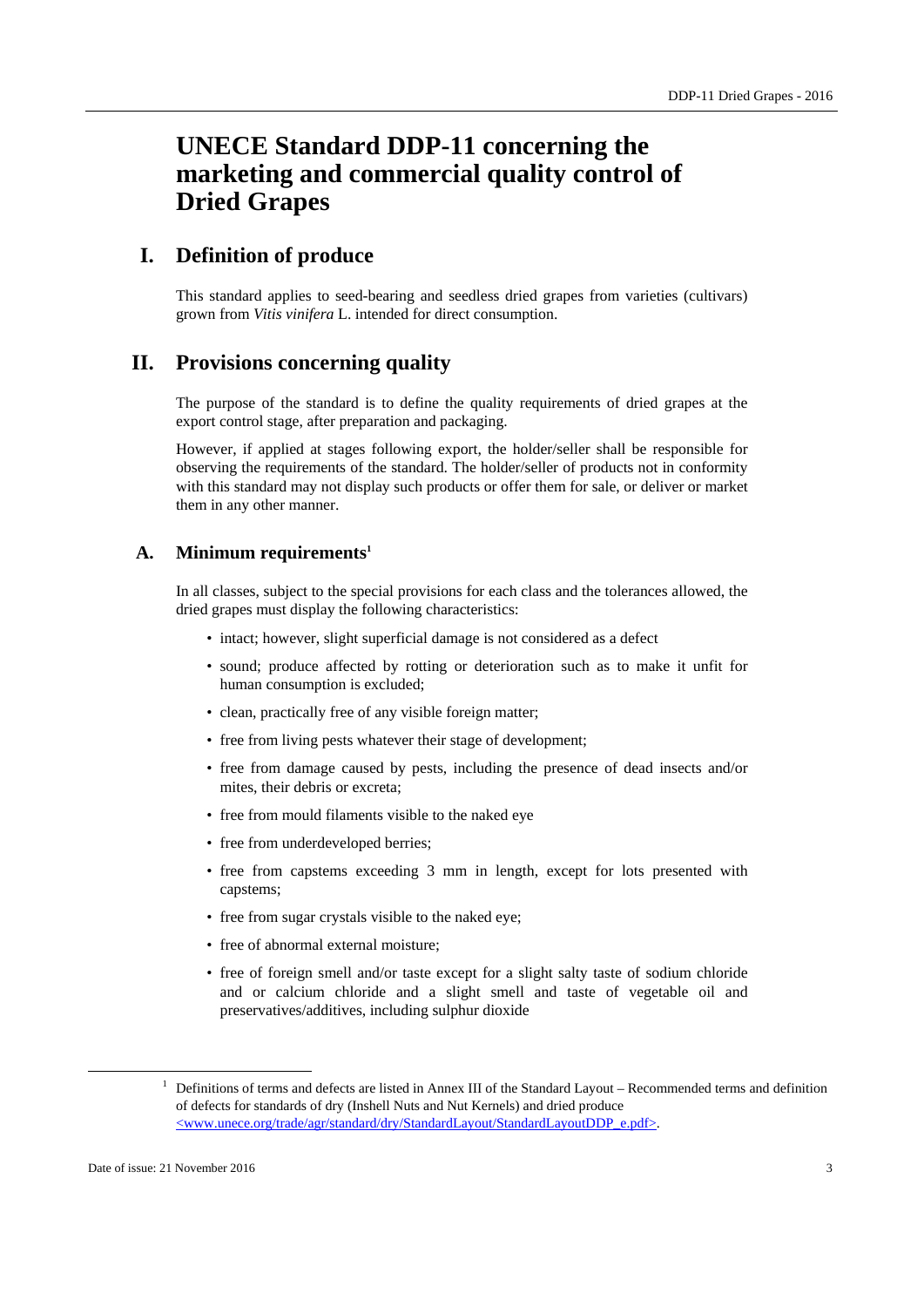The condition of the dried grapes must be such as to enable them:

- to withstand transportation and handling
- to arrive in satisfactory condition at the place of destination.

#### **B.** Moisture content<sup>2</sup>

The dried grapes shall have a moisture content not exceeding:

- 18.0 per cent for seedless varieties except for Monukka variety at 19.0 per cent
- 20.0 per cent for currants

19.0 per cent for seed-bearing varieties and

31.0 per cent for Malaga Muscatel variety treated with preservatives or preserved by other means. 3

### **C. Classification**

In accordance with the defects allowed in section IV. "Provisions concerning tolerances", dried grapes are classified into the following three classes:

"Extra" Class, Class I and Class II.

The defects allowed must not affect the general appearance of the produce as regards quality, keeping quality and presentation in the package.

# **III. Provisions concerning sizing**

Size is optional in all classes. Size is determined by:

- screening, i.e. minimum diameter; or
- count, i.e. maximum number of berries per unit of 100g.

# **IV. Provisions concerning tolerances**

At all marketing stages, tolerances in respect of quality and size shall be allowed in each lot for produce not satisfying the minimum requirements of the class indicated.

 2  $\frac{1}{2}$  The moisture content is determined by one of the methods given in Annex I of the Standard Layout – Determination of the moisture content for dried produce <www.unece.org/trade/agr/standard/dry/StandardLayout/StandardLayoutDDP\_e.pdf>. The laboratory reference method shall be used in cases of dispute.

<sup>&</sup>lt;sup>3</sup> Reservation of Greece in favour of a moisture content of 15 per cent for sultanas or raisins and 16 per cent for currants.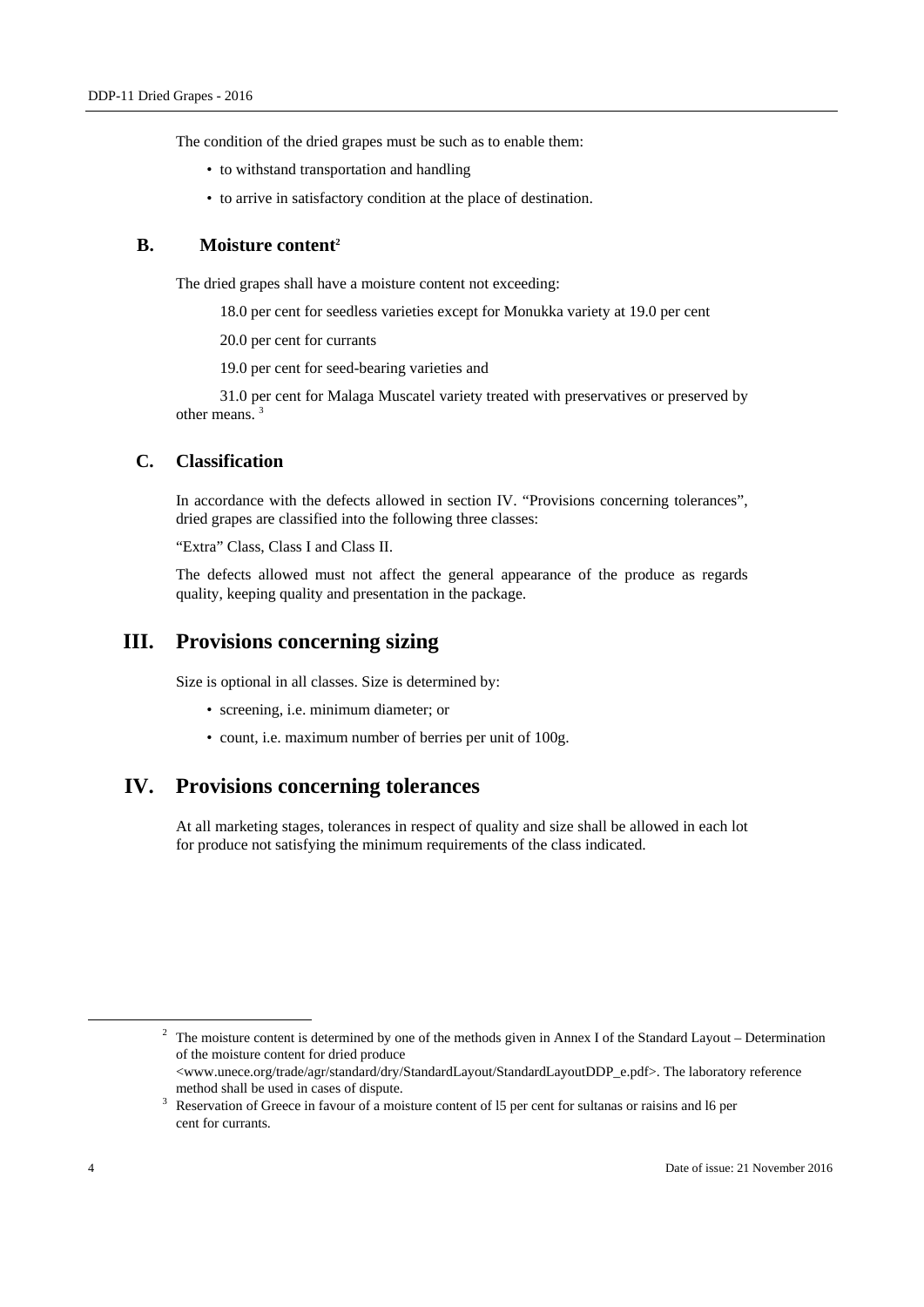# **A.Quality tolerances**

|                                                               | Tolerances for defective fruit |                |                |                          |         |          |
|---------------------------------------------------------------|--------------------------------|----------------|----------------|--------------------------|---------|----------|
|                                                               | Per cent by weight             |                |                | Pieces by count in 100 g |         |          |
| Defects allowed                                               | Extra Class                    | Class I        | Class<br>Н     | Extra Class              | Class I | Class II |
| <b>Tolerances</b><br>for<br>produce<br>(a)<br>not             |                                |                |                |                          |         |          |
| satisfying the minimum requirements<br>Total tolerance        |                                |                |                |                          |         |          |
|                                                               | 6                              | 10             | 15             |                          |         |          |
| Underdeveloped berries                                        |                                |                |                |                          |         |          |
| seedless                                                      | $\overline{c}$                 | $\mathfrak{Z}$ | 5              |                          |         |          |
| seedbearing                                                   | 2                              | 5              | 8              |                          |         |          |
| for currants                                                  | 1                              | $\overline{2}$ | 5              |                          |         |          |
| Moudy <sup>4</sup>                                            | 2                              | 3              | $\overline{4}$ |                          |         |          |
| Damaged by pests, sunburn, mechanical<br>damage               |                                |                |                |                          |         |          |
| for seedless                                                  | 2                              | 3              | 5              |                          |         |          |
| for seedbearing                                               | 3                              | $\overline{4}$ | 5              |                          |         |          |
| for currants                                                  | 1                              | 2              | 3              |                          |         |          |
| Living pests (only for seedless varieties)                    | $\theta$                       | $\theta$       | $\mathbf{0}$   |                          |         |          |
| Berries having seeds in seedless types                        |                                |                |                | $\overline{c}$           | 2       | 2        |
| Berries with capstem* attached                                |                                |                |                |                          |         |          |
| for seedless                                                  |                                |                |                | 3                        | 4       | 5        |
| for seedbearing                                               |                                |                |                | 3                        | 4       | 5        |
| for currants                                                  |                                |                |                | 2                        | 3       | 3        |
| (b) Size tolerances, if size is indicated                     |                                |                |                |                          |         |          |
| For produce not conforming to the size<br>indicated, in total | 10                             | 10             | 10             |                          |         |          |
| (c) Tolerances for other defects                              |                                |                |                |                          |         |          |
| Extraneous vegetable material excluding                       |                                |                |                |                          |         |          |
| pieces of stem                                                | 0.01                           | 0.02           | 0.03           |                          |         |          |
| Mineral impurities                                            | 0.01                           | 0.01           | 0.01           |                          |         |          |
| Sugared                                                       | 5                              | 10             | 15             |                          |         |          |
| Seedless                                                      | 6                              | 10             | 15             |                          |         |          |
| Seed bearing/currants                                         | 5                              | 10             | 15             |                          |         |          |
| Pieces of stem (in 1 kg)                                      |                                |                |                | $\mathbf{1}$             | 2       | 3        |

\* The tolerance for capstems applies only to dried grapes presented without capstems.

 <sup>4</sup> The national legislation of Switzerland does not permit tolerances for produce affected by mould, or the presence of dead or living insects.

For seed bearing varieties, Poland considers that the tolerance for visible mould should be 0.5 per cent in all classes.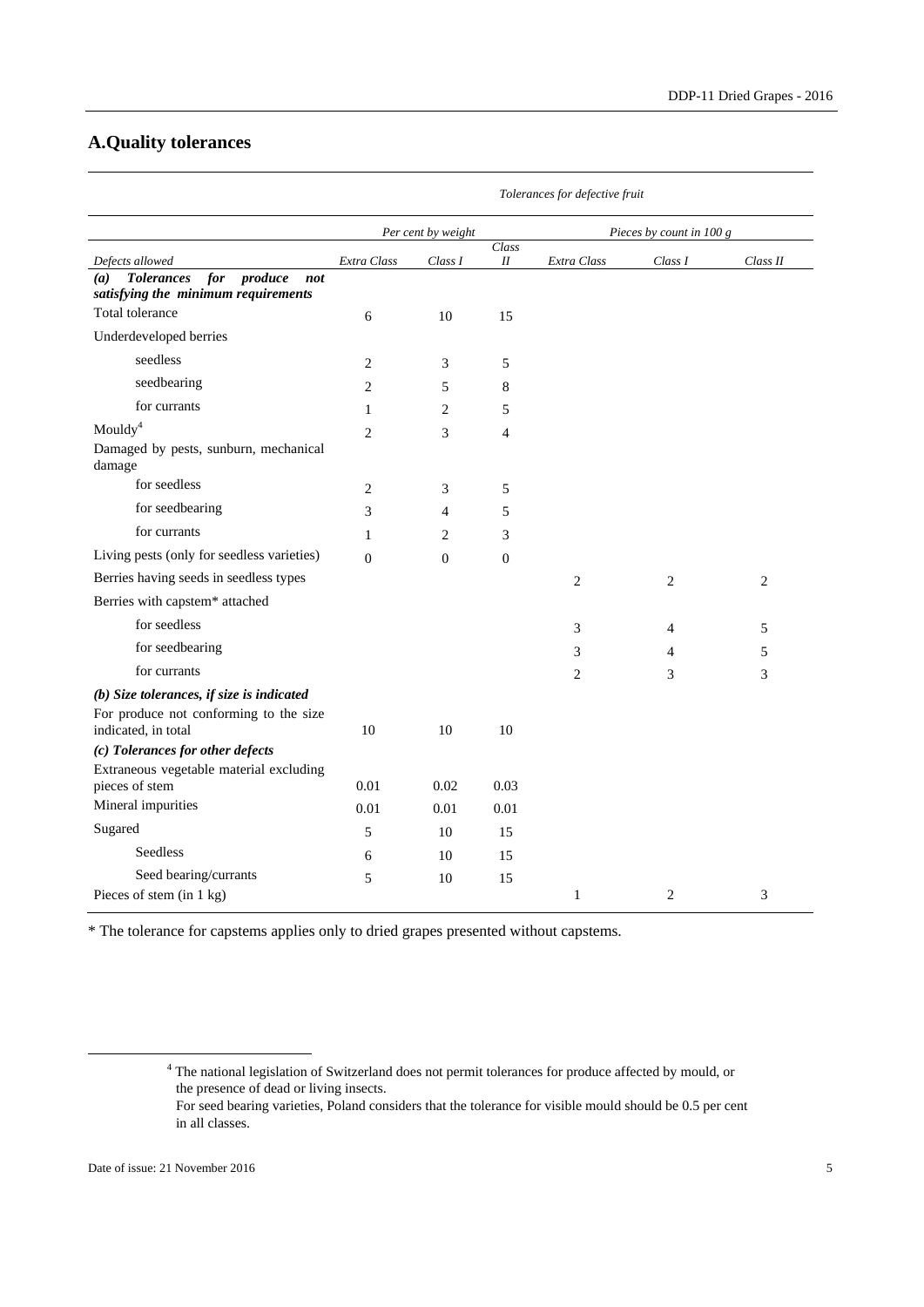# **V. Provisions concerning presentation**

## **A. Uniformity**

The contents of each package must be uniform and contain only dried grapes of the same origin, quality, size, commercial type, and if indicated, crop year and/or variety.

The visible part of the contents of the package must be representative of the entire contents.

## **B. Packaging**

Dried grapes must be packed in such a way as to protect the produce properly.

The materials used inside the package must be clean and of a quality such as to avoid causing any external or internal damage to the produce. The use of materials, particularly of paper or stamps bearing trade specifications, is allowed, provided the printing or labelling has been done with non-toxic ink or glue.

Packages must be practically free of all foreign matter in accordance with the table of tolerances in section IV. "Provisions concerning tolerances".

# **VI. Provisions concerning marking**

Each package<sup>5</sup> must bear the following particulars in letters grouped on the same side, legibly and indelibly marked and visible from the outside:

### **A. Identification**

Packer and/or dispatcher:

Name and physical address (e.g. street/city/region/postal code and, if different from the country of origin, the country) or a code mark officially recognized by the national authority<sup>6</sup>.

## **B. Nature of the produce**

- "Dried grapes" or "Raisins" or "Currants"
- Commercial type expressed as
	- Seedless may be replaced by "Sultana" or Thompson Seedless where appropriate.
	- Seed bearing
- Name of variety (optional)
- Type of presentation: "Clusters" (when appropriate)

 $\overline{\phantom{0}}$  $\frac{5}{5}$  Sales packages should bear the following particulars: name of the produce, net weight and origin.

The national legislation of a number of countries requires the explicit declaration of the name and address. However, in cases where a code mark is used, the reference "packer and/or dispatcher" (or equivalent abbreviations) must be indicated in close connection with the code mark, and the code mark should be preceded with the ISO 3166 alpha country code of the recognizing country, if not the country of origin.